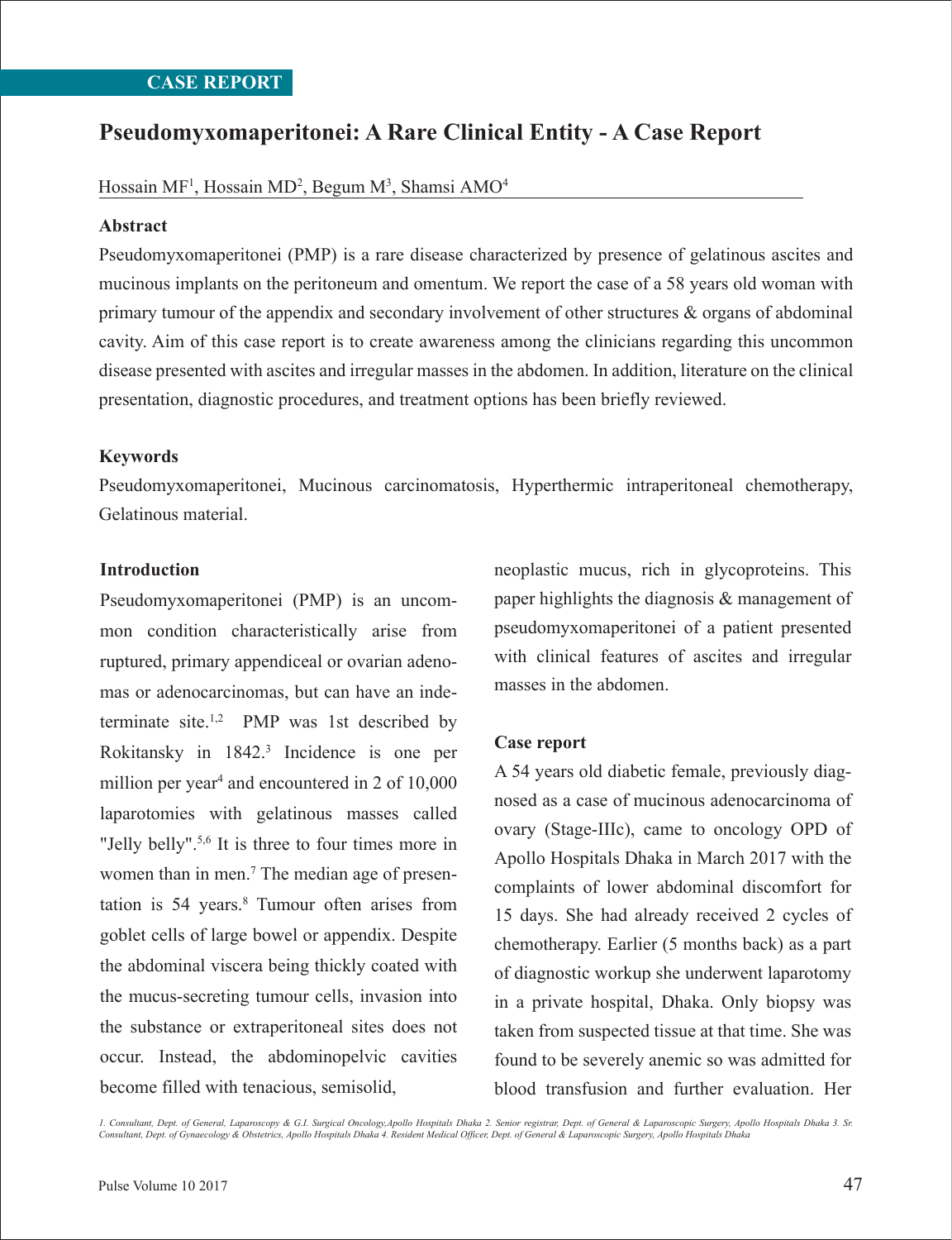transfusion and further evaluation. Her abdomen was soft, non-tender but hugely distended mostly in the lower part and an ill-defined intraabdominal lump was palpable in the lower abdomen. Examination of other system revealed no significant abnormality. Except low Hb level other lab parameters were within normal limit. Chest X-ray showed left pleural effusion. CT scan of whole abdomen with i/v & rectal contrast revealed a large conglomerated mass completely encasing the uterus & occupying pelvis displacing other pelvic organ. There is marked omental thickening and extensive spread of low attenuation masses in the abdomen and pelvis encasing the bowel loops, causing scalloping of liver margins. Ovaries and appendix weren't sepa-



**Fig. 1: Extensive myxomatous deposits (Arrow marks) in small bowel mesentery.** 

separately identifiable. Minimal free fluid was seen in abdomen and pelvis. All these features were consistent with pseudomyxomaperitonei. The case was discussed in tumour board and decided to go for tumour debulking surgery followed by adjuvant chemotherapy. Per operatively there was extensive myxomatous deposit

deposit all over the parietal peritoneum, liver surface, small & large bowel wall & mesentery (Fig. 1), greater curvature of stomach, pelvis, calot's triangle and omentum forming cake.

Both ovaries were extensively enlarged with myxomatous mass. There was a large firm appendicular mass (8x6) cm at the ileocecal junction (Fig. 2).

Uterus was found normal. Total abdominal hysterectomy with bilateral salpingo- oophorectomy followed by right hemicolectomy with cholecystectomy, omentectomy and excision of most of the peritoneal deposits were done (Fig. 3).

Due to technical problem hyperthermic intraperitoneal chemotherapy (HIPEC) couldn't be



**Fig. 2: Appendicular mass (Arrow mark) at the ileo-caecal junction.**

be administered. All the specimen was sent for histopathology which revealed features consistent with mucinous cystadenocarcinoma of appendix with high grade pseudomyxomaperitonei involving omentum, outer surface of both small and large gut and outer wall of uterus and ovaries. Postoperative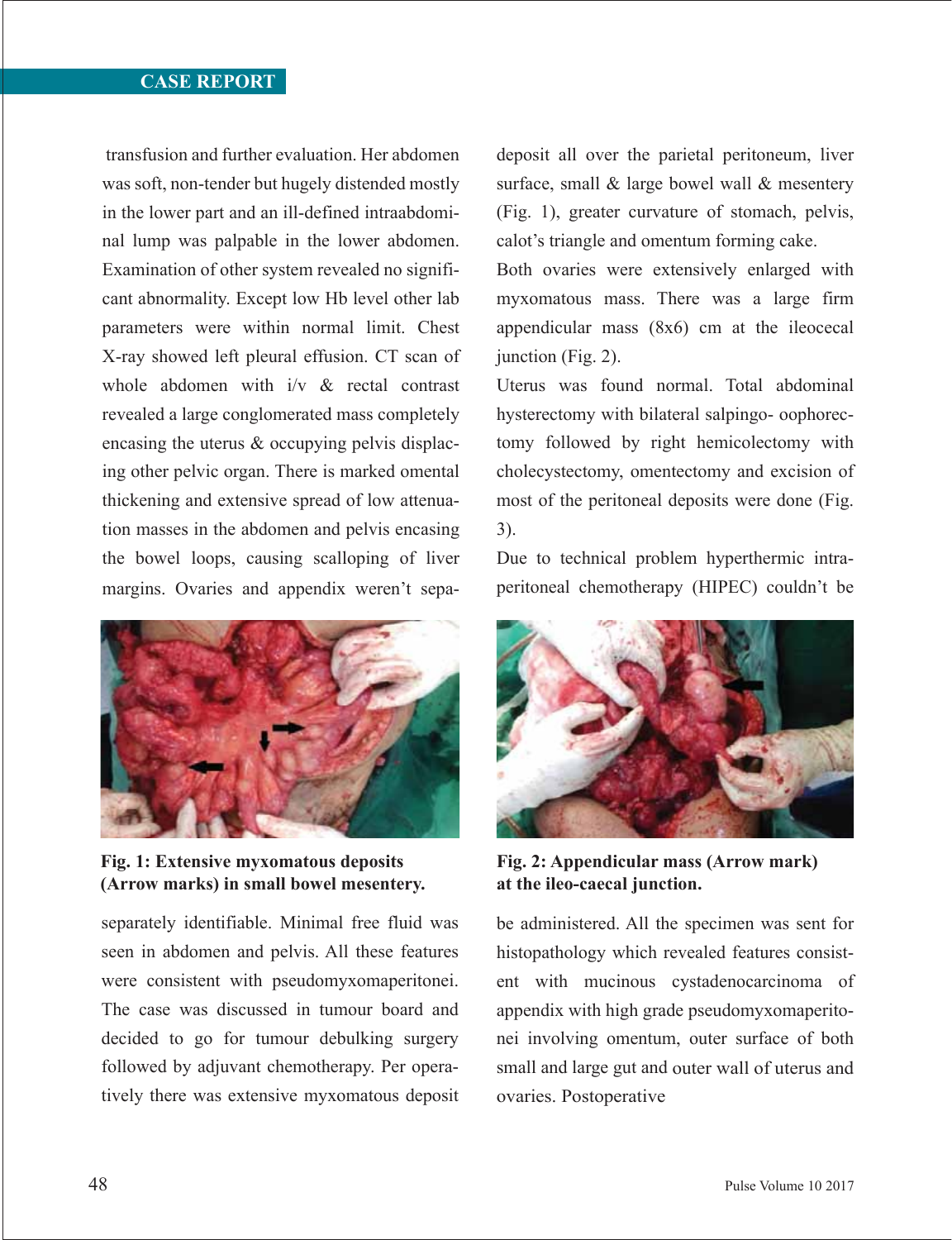recovery was satisfactory and the patient was discharged 10 days after surgery with follow up advice to oncology OPD for adjuvant chemotherapy. On subsequent visit at surgery OPD no major complication detected and the patient is still alive without any significant complaints even 1 year after operation.

## **Discussion**

Mucinous lesions can be found in different locations in the body, but the most common are bowel (appendix) and ovarian tumors.<sup>10,11</sup> These lesions can be seen in benign, intermediate and malignant variants, but the most serious complication is clinically called peritoneal pseudomyxoma. It is an indolent disease and is most prevalent in women aged between 50 and 70.12 In our case, primary site of origin is appendix with secondary involvement in both ovaries, omentum and peritoneum, while implants were also found in appendice epiploicae.

Clinically, although painless, deterioration of general health begins long before diagnosis. The main complaints are those of abdominal pain and distension. Surprisingly, signs and symptoms of cancer such as cachexia are rare. Preoperative diagnosis could therefore be made with careful physical examination in conjunction with ultrasound and computed tomography. Ultrasonography is useful and generally has similar features to computed tomography images showing abdominal echogenic masses with ascites, multiple septations, and scalloping of the



**Fig. 3: Gelatinous deposits (arrow marks) excised from peritoneal cavity.**

liver.<sup>13–16</sup> Computed tomography shows four basic patterns: (1) posterior displacement of the intestines with numerous low density masses and calcifications; (2) diffuse peritoneal infiltration appearing similar to ascites with septated fluid pockets filling the peritoneal cavity; (3) intrahepatic low density attenuated lesions<sup>13</sup>; and  $(4)$ scalloping of intra-abdominal organs due to extrinsic pressure of adjacent peritoneal implants. Scalloping of the liver has been widely described. However, explorative laparotomy still remains the main diagnostic tool of choice. A positive finding is indicated by the presence of litres of yellowish-grey mucoid material involving both the omental and peritoneal surfaces.17, 18 Prompt and aggressive treatment, including drainage of the mucus, surgical debulking of the primary and secondary tumour implants, and resection of the omentum should be instituted in all patients. Commonly, at laparotomy a right hemicolectomy is performed. In order to prevent recurrence, resection of both ovaries and the appendix must be carried out in all female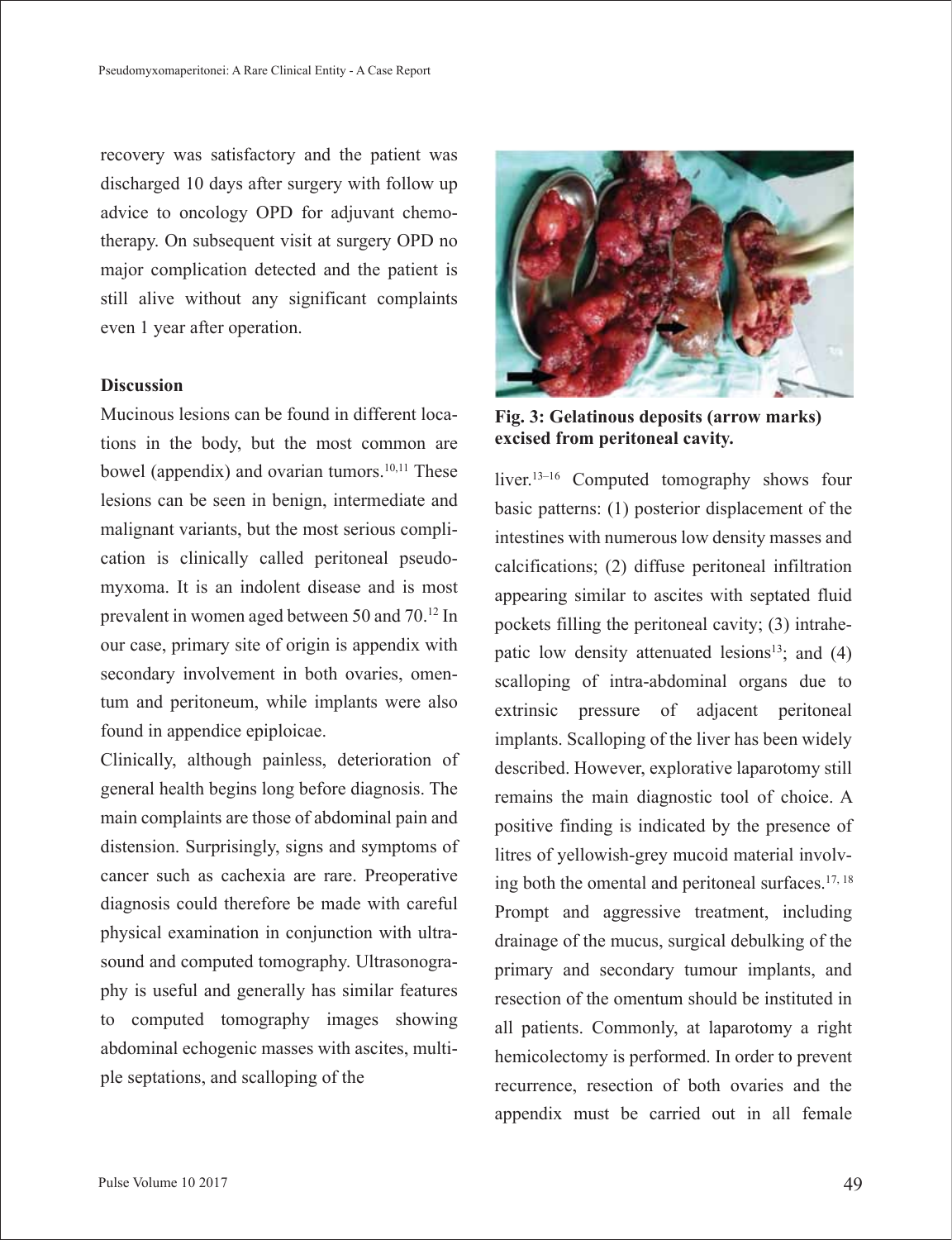appendix must be carried out in all female patients where the primary site is not found. Unfortunately, recurrences are usual but less frequent when appendiceal mucoceles give rise to pseudomyxomaperitonei. Additional intraperitoneal chemotherapy is also reasonably effective, particularly for ovarian carcinomas. $21$ 5-Fluorouracil is especially recommended for this purpose. After completing parenteral chemotherapy and a control CT examination, second-look surgery should have been performed with the aim of reducing any eventual residual tumor tissue on the diaphragm domes and liver, as part of a protocol in such cases.<sup>19,20</sup> In 1996, Sugarbaker et al stated in their paper that clinical features, which correlate significantly with therapy failure, are tumour site, histopathological grade, preoperative cancer volume, and completeness of cancer removal by cytoreductive surgery. Therefore, improvements in surgical technologies to increase total clearance of tumor from the abdominal cavity and chemotherapy are required to sustain control of small volume residual disease on all peritoneal surfaces.<sup>21</sup>

Approximately two thirds of patients eventually succumb to local or regional disease, but the slow progression of metastatic disease and the advent of modern therapeutic regimens have led to prolonged survival in pseudomyxomaperitonei. Generally, five and 10-year survival rates are thought to be around 50% and 20% respectively. Peritonectomy, omentectomy, and combination intraperitoneal

chemotherapy with mitomycin C and 5-fluorouracil has been reported to achieve 10-year survival rates of up to 80%.22

#### **Conclusion**

Pseudomyxomaperitonei is a relatively rare and poorly understood condition. We have described a case in which pseudomyxomaperitonei developed as a result of appendiceal tumours. Awareness of this rare condition allows appropriate primary debulking surgery to be performed when faced with a "belly full of jelly". Although there are advantages and disadvantages of available investigation techniques and treatment regimens but their use continues to be invaluable in patients with pseudomyxomaperitonei.

#### **References**

1. Lang H1, Jähne J, Flemming P, Meyer HJ, Pichlmayr R. Pseudomyxomaperitonei of appendiceal origin—a report of seven cases and a review of published reports. Eur J Surg. 1995;161(5): 355–60.

2.Limber GK, King RE, Silverberg SG. Pseudo- myxomaperitonei. Ann Surg. 1973; 178:587–93.

3. Carter J, Moradi MM, Eig S. Pseudomyxomaperitonei -experience from a tertiary referral center. Aust NZ J obstet-GynaecolPathol. 1992;31: 177-8.

4. Saleem SM, Mehboob M, Qayyum A. Pseudo- myxomaperitonei: A rare clinical entity. Journal of Surgery Pakistan. 2008; 13:139-40.

5. Sanford HB, Kathryn M. Pseudomyxomaperitonei. N Eng J med. 2004;350: 15.

6. Mann WJ, Wagner J, Chumas J, Chalas E. The management of pseudo myxomaperitonei. management of pseudo- myxomaperitonei. Cancer. 1990;66: 1636-40.

7. Hinson FL, Ambrose NS. Pseudomyxomaperitonei. Br J Surg.1998; 85:1332-39.

8.Cough DB, Donohue JH, Schutt AJ. Pseudo- myxomaperitonei - long term patient survival with an aggressive regional approach. Ann Surg.1994; 219:112-9.

9. Fann JI, Viersa M, Fisher D. Pseudomyxomaperitonei. SurgGynecol Obstet.1993; 177:441-7.

10. Mukherjee A, Moran B. Pseudo myxomaperitoneisymptoms, signs and clinical differential diagnosis. CME J.